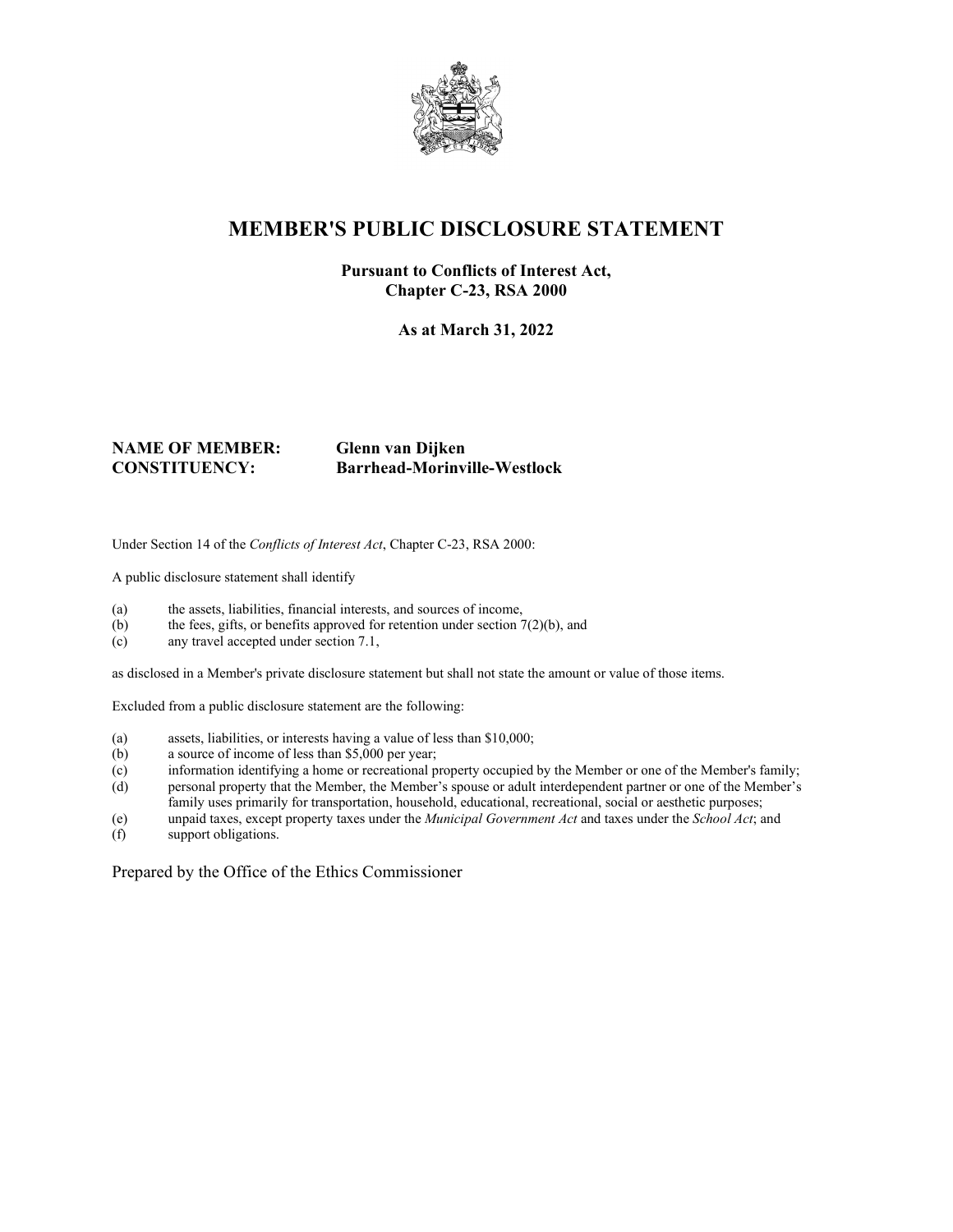## **PUBLIC DISCLOSURE STATEMENT FOR Glenn van Dijken**

# **FORM 1: MEMBER (Glenn van Dijken)**

| <b>INCOME</b>                                                                                   |                                                                                                                                   |  |
|-------------------------------------------------------------------------------------------------|-----------------------------------------------------------------------------------------------------------------------------------|--|
| <b>Source</b>                                                                                   | <b>Nature of Income</b>                                                                                                           |  |
| <b>Government of Alberta</b>                                                                    | MLA Indemnity                                                                                                                     |  |
| <b>Harmony Farms</b>                                                                            | Dividends                                                                                                                         |  |
| <b>ASSETS</b>                                                                                   |                                                                                                                                   |  |
| <b>Real Property</b>                                                                            | Primary residence                                                                                                                 |  |
| <b>Bank, Trust Company or Other Financial</b><br><b>Institution</b>                             | Servus Credit Union, Scotia Bank                                                                                                  |  |
| <b>Publicly Traded Securities (stocks and bonds)</b><br>and Registered Retirement Savings Plans | Kinsted Global Equity Pool, Kinstead Strategic<br>Income Pool, Kinstead Real Asset Pool, Kinstead<br><b>Strategic Growth Pool</b> |  |
| <b>Canada Savings Bonds, Guaranteed</b><br><b>Investment Certificates</b>                       | n/a                                                                                                                               |  |
| <b>Mutual Funds</b>                                                                             | n/a                                                                                                                               |  |
| <b>Annuities and Life Insurance Policies</b>                                                    | Co-Operators, MLA Group Plan                                                                                                      |  |
| <b>Pension Rights</b>                                                                           | n/a                                                                                                                               |  |
| <b>Other Assets</b>                                                                             | n/a                                                                                                                               |  |
| <b>Gifts and Personal Benefits</b>                                                              | n/a                                                                                                                               |  |
| <b>Travel on Non-commercial Aircraft</b>                                                        | n/a                                                                                                                               |  |
| <b>LIABILITIES</b>                                                                              |                                                                                                                                   |  |
| <b>Mortgages</b>                                                                                | n/a                                                                                                                               |  |
| <b>Loans or Lines of Credit</b>                                                                 | n/a                                                                                                                               |  |
| <b>Guarantees</b>                                                                               | n/a                                                                                                                               |  |
| Other                                                                                           | n/a                                                                                                                               |  |
| <b>FINANCIAL INTERESTS</b>                                                                      |                                                                                                                                   |  |
| n/a                                                                                             |                                                                                                                                   |  |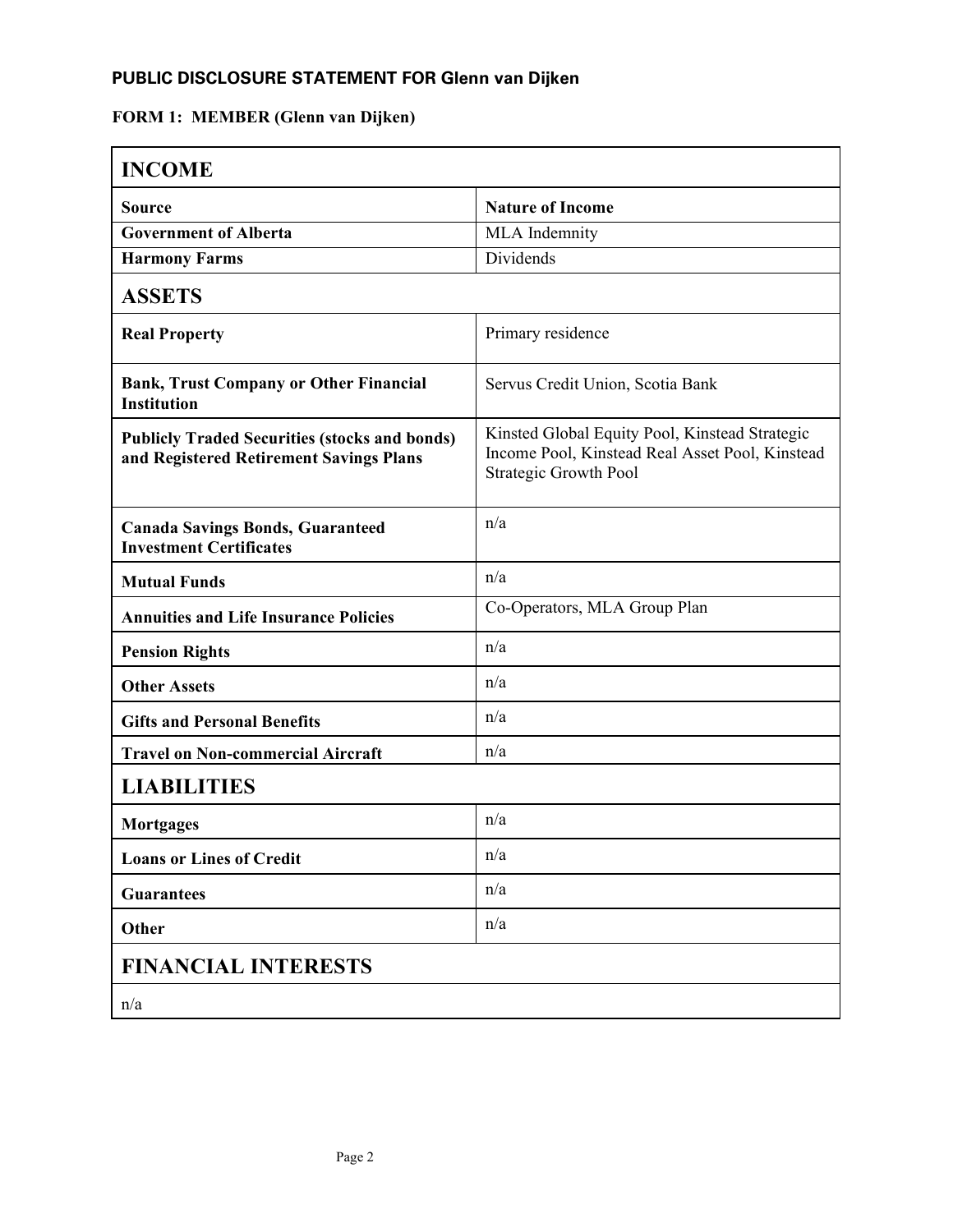### **PUBLIC DISCLOSURE STATEMENT FOR Glenn van Dijken**

# **FORM 2: MEMBER'S SPOUSE/ADULT INTERDEPENDENT PARTNER (Barbara van Dijken)**

| <b>INCOME</b>                                                                                   |                         |  |
|-------------------------------------------------------------------------------------------------|-------------------------|--|
| Source                                                                                          | <b>Nature of Income</b> |  |
| Harmony Farms Inc.                                                                              | Dividends and Salary    |  |
| <b>ASSETS</b>                                                                                   |                         |  |
| <b>Real Property</b>                                                                            | Joint with Spouse       |  |
| <b>Bank, Trust Company or Other Financial</b><br><b>Institution</b>                             | Joint with Spouse       |  |
| <b>Publicly Traded Securities (stocks and bonds)</b><br>and Registered Retirement Savings Plans | <b>GICs</b>             |  |
| <b>Canada Savings Bonds, Guaranteed</b><br><b>Investment Certificates</b>                       | n/a                     |  |
| <b>Mutual Funds</b>                                                                             | n/a                     |  |
| <b>Annuities and Life Insurance Policies</b>                                                    | Co-operators            |  |
| <b>Pension Rights</b>                                                                           | n/a                     |  |
| <b>Other Assets</b>                                                                             | n/a                     |  |
| <b>Gifts and Personal Benefits</b>                                                              | n/a                     |  |
| <b>LIABILITIES</b>                                                                              |                         |  |
| <b>Mortgages</b>                                                                                | n/a                     |  |
| <b>Loans or Lines of Credit</b>                                                                 | n/a                     |  |
| <b>Guarantees</b>                                                                               | n/a                     |  |
| Other                                                                                           | n/a                     |  |
| <b>FINANCIAL INTERESTS</b>                                                                      |                         |  |
| N/A                                                                                             |                         |  |